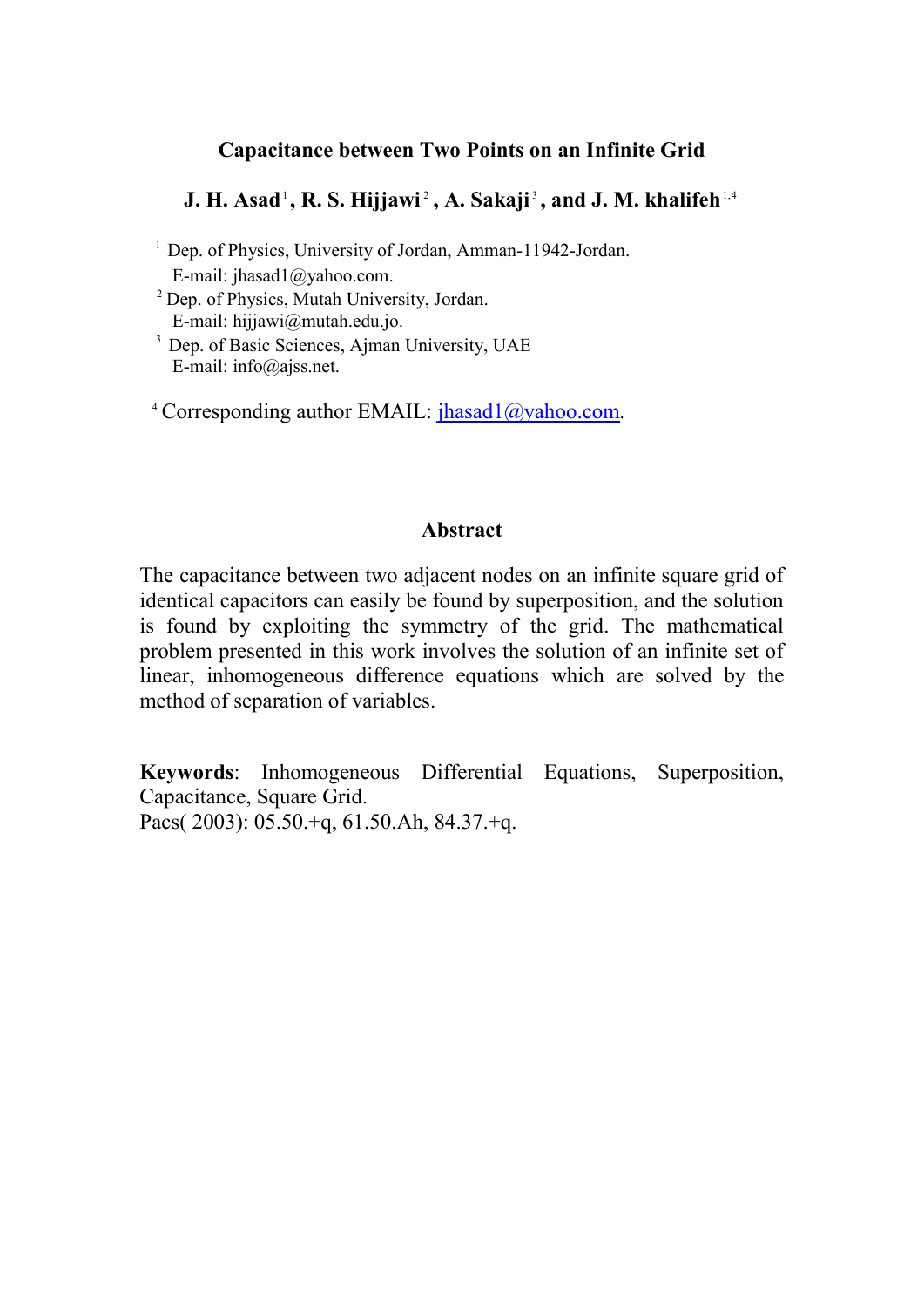## **1. Introduction**

 The electric circuit networks has been studied well by Kirchhoff's 1 more than 150years ago, and the electric-circuit theory is discussed in detailed by Van der Pol and Bremmer 2 where they derived the resistance between any two arbitrary lattice sites. Later on, at the ends of the eighties of the last century the problem is revived by Zemanian<sup>3</sup>, where he investigated the resistance between two arbitrary points in an infinite triangle and hexagonal lattice networks of identical resistor using Fourier series. For hexagonal networks, he discovered a new method of calculating the resistance directly from the networks.

The problem is studied again by many authors<sup> $4-11$ </sup>. For example, Cserti<sup>8</sup> and Cserti et. al<sup>9</sup> introduced in their papers how to calculate the resistance between arbitrary nodes for different lattices where they presented numerical results for their calculations. In recent works, we used Cserti's method to calculate theoretically the resistance between arbitrary sites in an infinite square and Simple Cubic (SC) lattices and experimental comparison with the calculated values are presented <sup>10,11</sup>. Finally, Wu<sup>12</sup> studied the resistance of a finite resistor network where the resistance between two arbitrary nodes is obtained in terms of the eigenvalues and eigenfunctions of the Laplacian matrix associated with the finite network.

 Little attention has been paid to infinite networks consisting of identical capacitances *C*. Van Enk 13 studied the behavior of the impedance of a standard ladder network of capacitors and inductors where he analyzed it as a function of the size of the network. In this paper we investigated analytically and numerically the capacitance between arbitrary lattice sites in an infinite square grid using the superposition principle. Also, the asymptotic behavior is studied for large separation between the two sites. An investigation of infinite complicated lattices and of lattices with missing capacitor (bond) is in progress.

 The physical situation is illustrated in Fig. 1. An infinite number of identical capacitors of capacitance *C* are connected to form an infinite square grid. The problem is to find the capacitance between arbitrarily spaced nodes. The basic approach used here is similar to that used by Paul<sup>14</sup>.

Let a charge Q enter the grid at a node  $r<sub>o</sub>$  and let it comes out of the grid at a distant point. Removing the return point to infinity then the problem is invariant under 90<sup>°</sup> rotation, so the charge flowing through each of the four capacitors connected to the node will be equal. Therefore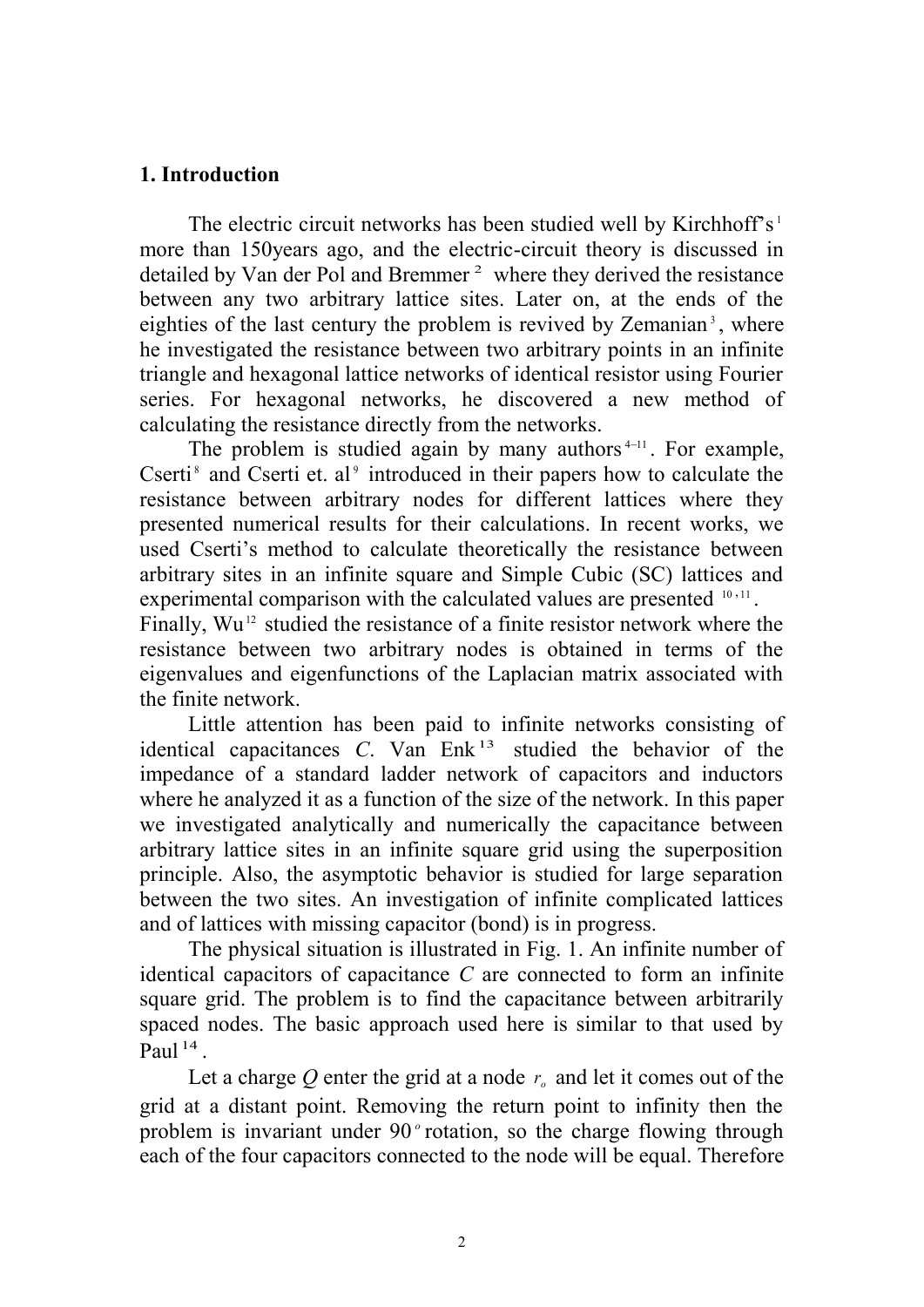each one of them will carry a charge of 4  $\frac{Q}{I}$ . Thus, the resulting voltage drop between node  $r<sub>o</sub>$  and an adjacent node  $r$  will be *C Q* 4 .

Now, consider the case where a charge *Q* entering the grid at a distant point and exiting at the adjacent node, *r* . Again, the charge flowing will be 4  $\frac{Q}{A}$ , and the voltage drop from  $r_a$  to r will be given by *C Q* 4 . The superposition of the above two problems results in a new problem where a charge  $Q$  entering the node  $r<sub>o</sub>$  and exiting the adjacent node  $r<sub>o</sub>$ with a net voltage drop equal to *C Q* 2 . The distant point is eliminated since

the net charge there is zero, therefore the capacitance between adjacent nodes is 2*C*.

# **2. Node Voltages Analysis**

 Consider an infinite square network consisting of identical capacitors such as that shown Fig. 1. Let the nodes be numbered from minus infinity to plus infinity in each direction, and let the voltage at the node *(m,n)* be denoted by *Vm*,*<sup>n</sup>* . Applying Kirchhoff's laws at node *(m,n)*. Thus, one may write:

$$
Q_{m,n} = (V_{m,n} - V_{m,n+1})C + (V_{m,n} - V_{m,n-1})C + (V_{m,n} - V_{m+1,n})C + (V_{m,n} - V_{m-1,n})C. \tag{1}
$$

If at node  $(m, n)$  the charge equal to zero, then Eq. (1) reduces to:

$$
4V_{m,n} = V_{m,n+1} + V_{m,n-1} + V_{m+1,n} + V_{m-1,n}.
$$
\n(2)

Now, let a charge *Q* enter the node *(0,0)* and leave at infinity. Then

$$
Q_{m,n} = 0 \text{ Unless m= 0 and n= 0, } Q_{0,0} = Q. \tag{3}
$$
  
Or, we may write Eq. (3) as:

$$
Q_{m,n} = \begin{cases} Q, & m=n=0\\ \text{zero,} & \text{otherwise.} \end{cases} \tag{4}
$$

Equations (1 and 2) are the finite difference equivalent of Poisson's and Laplace's equations, respectively.

## **3. Solution by Separation of Variables**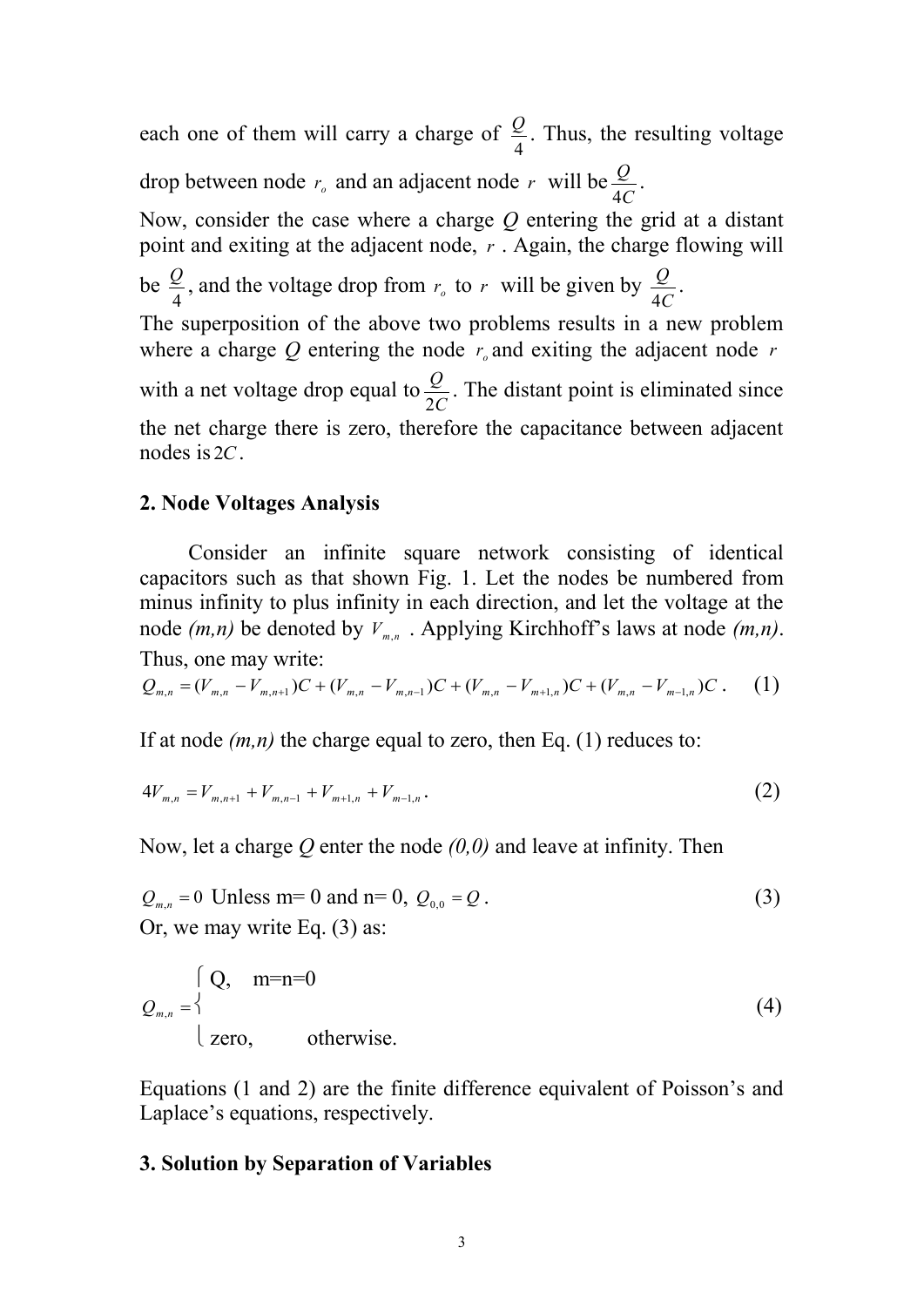Although the method of separation of variables is commonly applied to partial differential equations having suitable boundary conditions, it is equally applicable to difference equations<sup>15</sup>.

Consider

$$
V_{m,n} = \exp(m\alpha + in\beta). \tag{5}
$$

Substituting Eq. (5) into Eq. (2), we obtained the following:

$$
4 \exp(m\alpha + in\beta) = \exp((m+1)\alpha + in\beta) + \exp((m-1)\alpha + in\beta) +
$$

$$
\exp(m\alpha + i(n+1)\beta) + \exp(m\alpha + i(n-1)\beta). \tag{6}
$$

The above equation can be rewritten as:

$$
4 \exp(m\alpha + in\beta) = \exp(m\alpha + in\beta)(\exp(\alpha) + \exp(-\alpha) + \exp(i\beta) + \exp(-i\beta)).
$$
 (7)

Thus, Eq. (2) is satisfied provided that:

$$
Cosh\alpha + Cos\beta = 2.
$$
 (8)

Noting that our aim is to solve the problem with a source at *(*0,0*)*, this implies that:

$$
V_{m,n} = V_{n,m} = V_{-m,n} = V_{m,-n} = V - (9)
$$

Therefore, take  
\n
$$
V_{m,n} = \exp(-|m|\alpha) \text{Cosn}\beta + \exp(-|n|\alpha) \text{Cosm}\beta.
$$
\n(10)

The above functions  $V_{m,n}$  do not satisfy the source- free difference relation given by Eq. (2) along the lines  $n=0$  and  $m=0$ . This is due to the absolute value sign in the exponential terms, so there will be residual charges entering or leaving the grid at each node along these lines.

To find the external charges  $Q_{m,n}$  which produce the voltage pattern  $V_{m,n}$ , we may write from Eq. (1):

$$
\frac{Q_{o,o}}{C} = 4V_{o,o} - V_{o,1} - V_{o,-1} - V_{1,o} - V_{-1,o};
$$
  
= 8 - 4(Cos\beta + exp(-\alpha)). (11)

Using Eq.  $(8)$ , then Eq.  $(11)$  can be simplified as: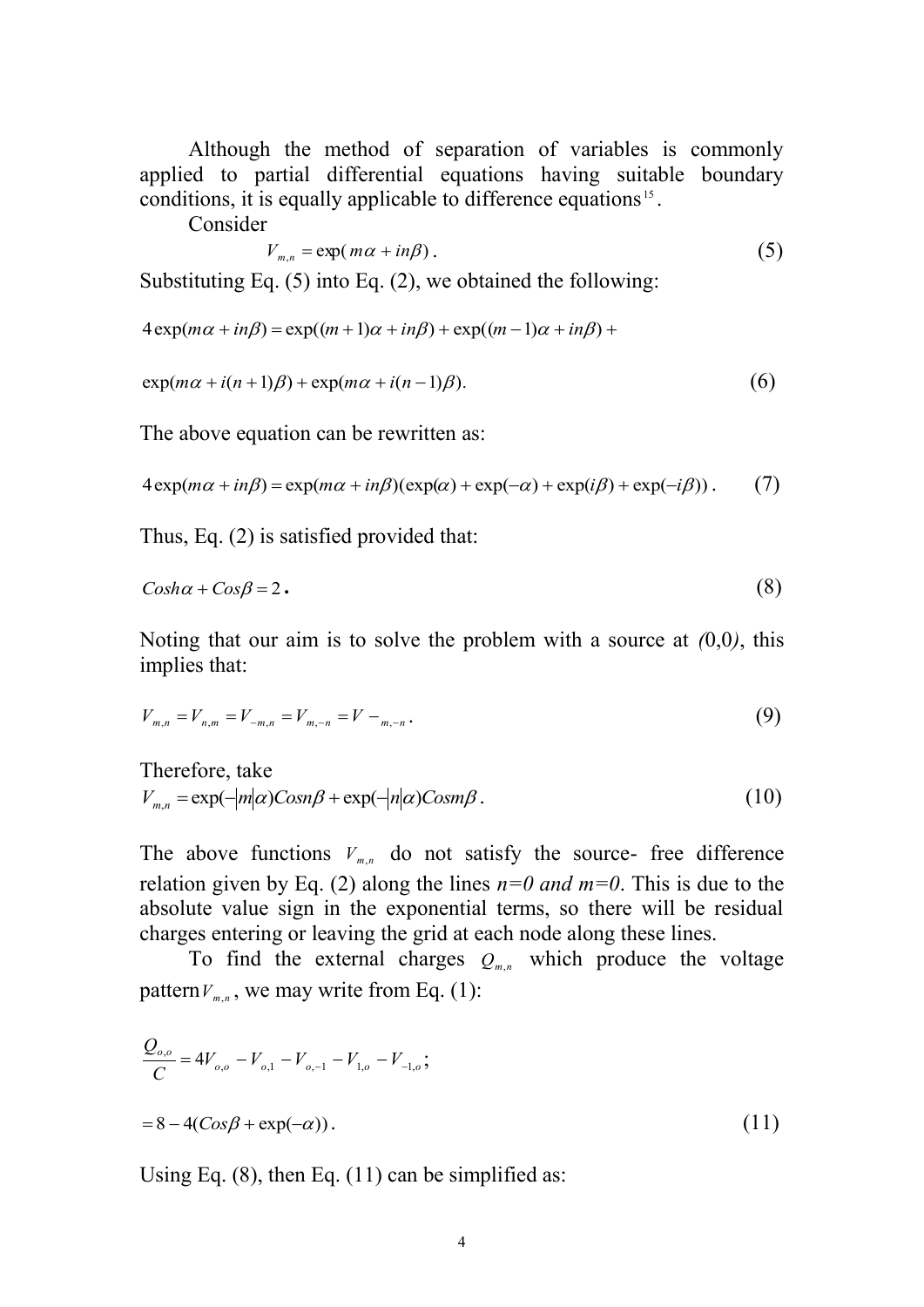$$
\frac{Q_{o,o}}{C} = 4\sinh\alpha\,. \tag{12}
$$

In a similar way, for  $n \neq 0$ 

$$
\frac{Q_{o,n}}{C} = 4V_{o,n} - V_{o,n+1} - V_{o,n-1} - V_{1,n} - V_{-1,n};
$$

 $= 2Cosn\beta(2 - Cos\beta - Cosh\alpha) + 2exp(n|\alpha|)\left\{2 - Cos\beta - Cosh\alpha\right\}.$  $(13)$ Again, using Eq. (8) we can simplify Eq. (13) as:

$$
\frac{Q_{o,n}}{C} = 2\text{Cosn}\beta \text{Sinh}\alpha \tag{14}
$$

#### **4. Charge Entering at** *(***0,0***)*

The assumed node voltage pattern  $V_{m,n}(\beta)$  requires external charges  $Q_{m,n}$  not only at node (0,0) but at all nodes for which either  $m=0$  or  $n=0$ . Thus, it is necessary to form a superposition of such voltages with different values of  $\beta$ , to suppress all external charges except the one at (0,0*)*.

Now, let  $V_{m,n}(\beta)$  having the following form:

$$
V_{m,n} = \int_{o}^{\pi} F(\beta) V_{m,n}(\beta) d\beta \tag{15}
$$

where the limits of the integral have been chosen to cover the entire applicable range of values of  $\beta$ . The function  $F(\beta)$  is an amplitude function that must be chosen to make  $Q_{o,o} = Q$  and  $Q_{o,n} = 0$ , when  $n \neq 0$ .

Substituting Eq. (15) into Eq. (1), we obtained:

$$
\frac{Q_{m,n}}{C} = \int_{0}^{\pi} F(\beta) Q_{m,n}(\beta) d\beta.
$$
 (16)

From Eqs. (12 and 13), we have:

$$
\frac{Q_{o,o}}{C} = \int_{0}^{\pi} [F(\beta)4 \sinh \alpha] d\beta. \tag{17}
$$

and  
\n
$$
\frac{Q_{o,n}}{C} = \int_{0}^{\pi} [F(\beta)2\sinh\alpha \cos\beta] d\beta.
$$
\n(18)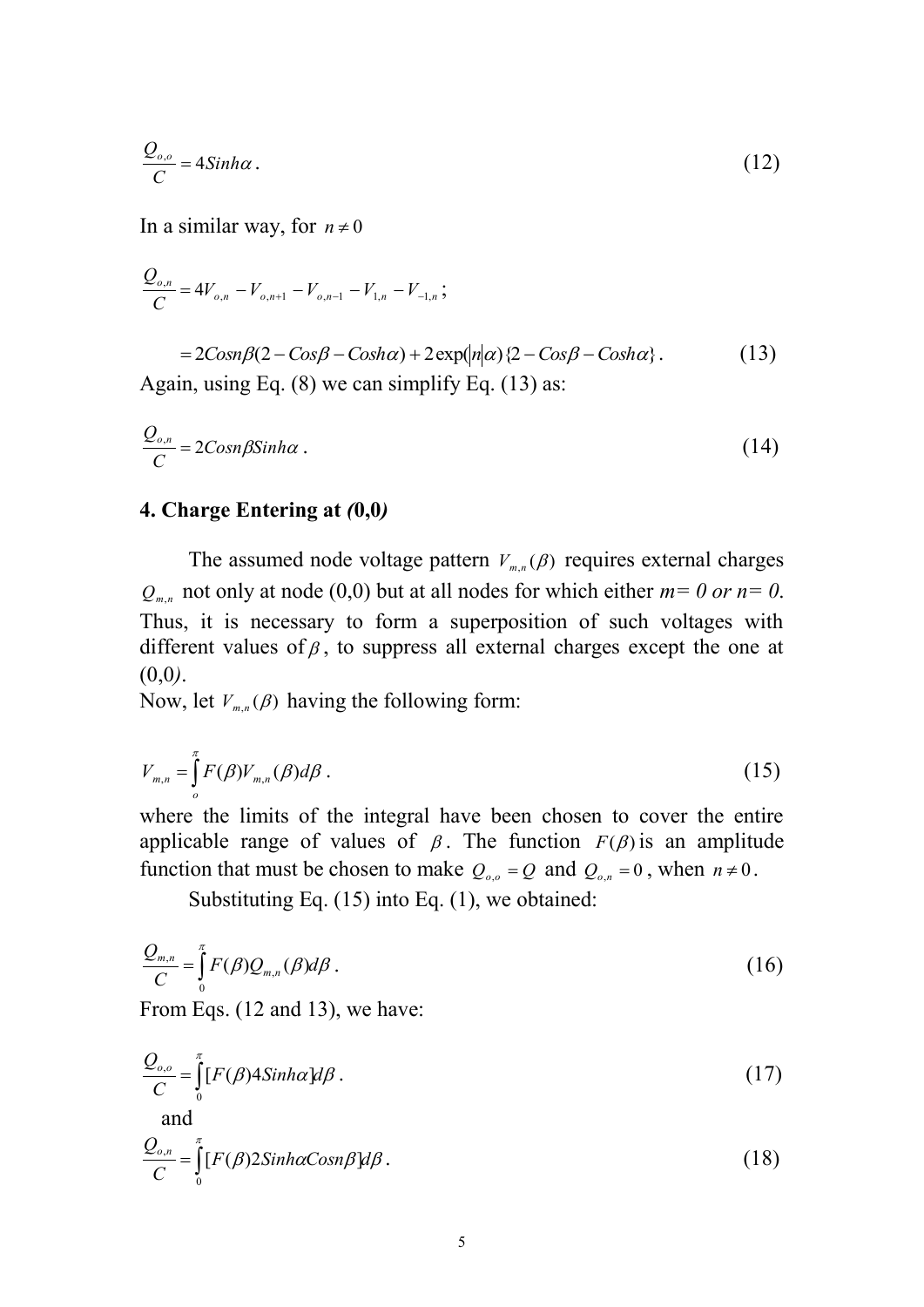where  $Q_{o,n} = Q_{o,-n} = Q_{n,o} = Q_{-n,o}$ . (i.e.  $Q_{o,n}$  is symmetric). The expression for  $F(\beta)$  can be obtained by inspection as:

$$
F(\beta) = \frac{Q}{C(4\pi \sinh \alpha)}.
$$
\n(19)

which satisfies the above condition. Thus, Eq. (15) becomes:

$$
V_{m,n} = \frac{Q}{4\pi C} \int_{0}^{\pi} \frac{V_{m,n}(\beta)}{\sinh\alpha} d\beta ;
$$
  
\n
$$
= \frac{Q}{4\pi C} \int_{0}^{\pi} \frac{(\exp(-|m|\alpha) \cos n\beta + \exp(-|n|) \cos m\beta)}{\sinh\alpha} d\beta.
$$
 (20)  
\nNote, that  $\alpha$  is a function of  $\beta$ . They are related by Eq. (8).

## **5. Capacitance between Two Points in a Large Grid**

 We mentioned earlier that the capacitance between (0,0) and *(m,n)* could be obtained directly from the solution of the problem in which the charge *Q* enters at (0,0) and leaves at infinity. In terms of the node voltages, the capacitance  $C_{m,n}$  can be written as:

$$
C_{m,n} = \frac{Q}{2(V_{o,o} - V_{m,n})}.
$$
\n(21)

Using Eq. (20), one may write Eq. (21) as:

$$
C_{m,n} = \frac{2\pi C}{\int_{0}^{\pi} \frac{(2 - \exp(-|m|\alpha)Cosn\beta - \exp(-|n|\alpha)Cosm\beta)}{\sinh\alpha} d\beta}.
$$
 (22)

Or, one may write  $C_{m,n}$  (see Appendix A) as:

$$
C_{m,n} = \frac{\pi C}{\int_{0}^{\pi} \frac{(1 - \exp(-|n|\alpha) \cos m\beta)}{\sinh \alpha} d\beta}.
$$
 (23)

 The integrals in Eqs. (22 and 23) have to be evaluated numerically. Results of  $C_{m,n}$  for values of  $(m,n)$  ranging from  $(0,0) - (10,10)$  are presented in Table 1 below, and here are some special cases:

(a) *Co*,*o*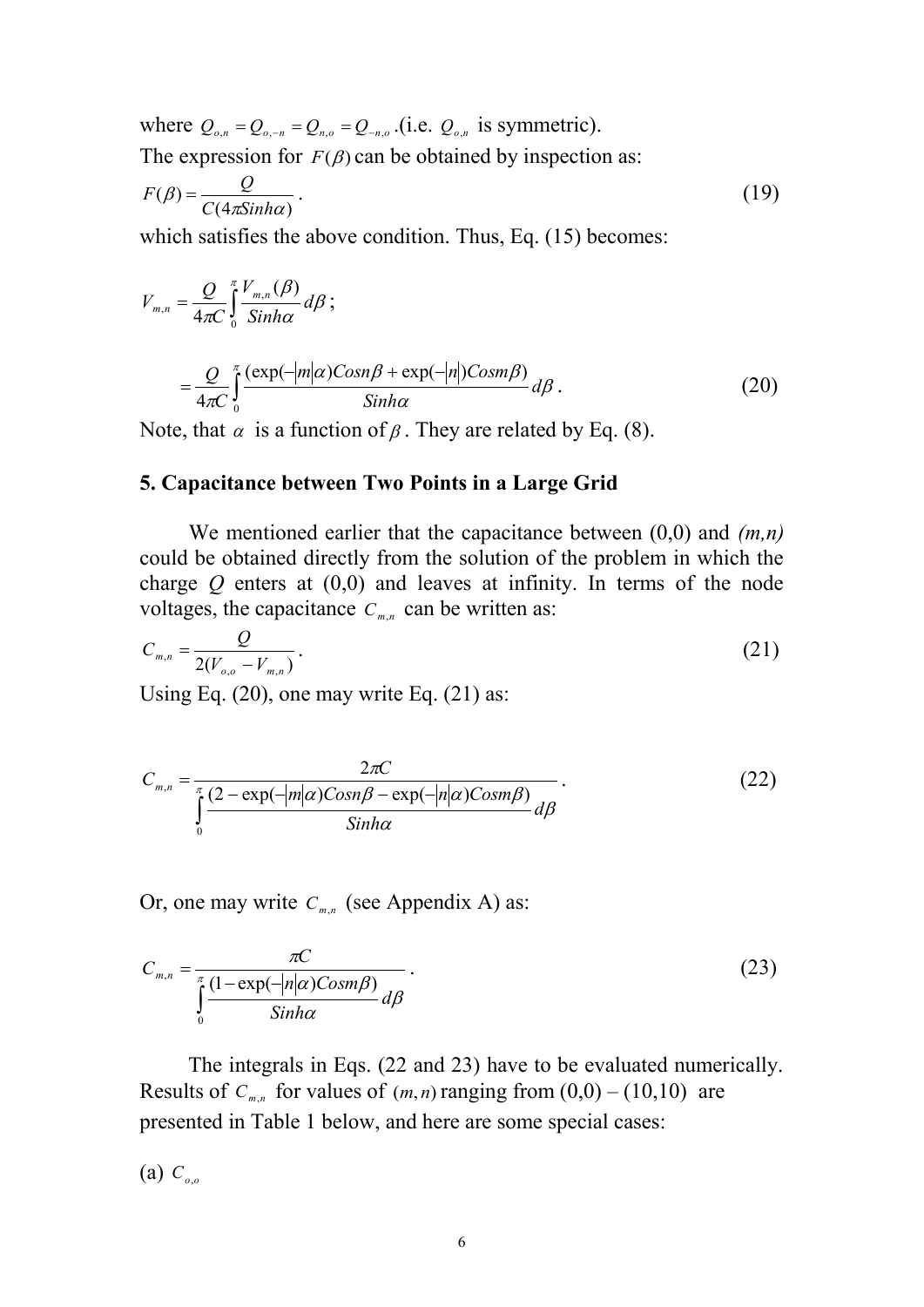Using eq. (22) with 
$$
n=m=0
$$
. Then  
\n
$$
C_{o,o} = \frac{2\pi C}{\int_{0}^{\pi} \frac{(2-\exp(-0)Cos0 - \exp(-0)Cosm0)}{Sinh\alpha} d\beta} d\beta} = \frac{2\pi C}{0} = \infty.
$$
\n(24)

 as expected. This can be explained as a parallel capacitance with zero separation between its plates.

 $(b) C_{o,1}$ 

Again, using Eq. (22) with  $n=0$ ,  $m=1$ . Thus

$$
C_{o,1} = \frac{2\pi C}{\int_{0}^{\pi} \frac{(2 - \cos\beta - \exp(-\alpha))}{\sinh\alpha} d\beta} = 2C.
$$
 (25)

where we have used  $2 - Cos\beta - exp(-\alpha) = Sinh\alpha$ .

The above result is the same as mentioned at the end of the introduction. We may explain this result as two identical capacitors connected together in parallel.

#### (c) Asymptotic form for large *m* or *n*

When either *m* or *n* are large, the exponential terms given in Eq. (23) become negligible except when  $\alpha$  is very small. When  $\alpha$  is very small;

$$
Cos\beta = 2 - Cosh\alpha \approx 1 - \frac{\alpha^2}{2}.
$$
\n(26)

So that

$$
\alpha \approx \sinh \alpha - \beta \,. \tag{27}
$$

Suppose *m* is large, then Eq. (23) can be rewritten as:

$$
\frac{C_{m,n}}{C} = \pi \left[ \frac{1}{\int_{0}^{\pi} \frac{(1 - \exp(-|m|\beta)Cosn\beta)}{\beta} + \int_{0}^{\pi} \frac{(1/\sin\alpha - 1)}{\beta} + \int_{0}^{\pi} \frac{(1/\sin\alpha - 1)}{\beta} + \int_{0}^{\pi} \frac{\exp(-|m|\beta)Cosn\beta}{\beta} + \int_{0}^{\pi} \frac{\exp(-|m|\beta)Cosn\beta}{\sinh\alpha} \right]
$$
\n
$$
= \pi \left( \frac{1}{I_{2}} + \frac{1}{I_{2}} + \frac{1}{I_{3}} + \frac{1}{I_{3}} \right). \tag{28b}
$$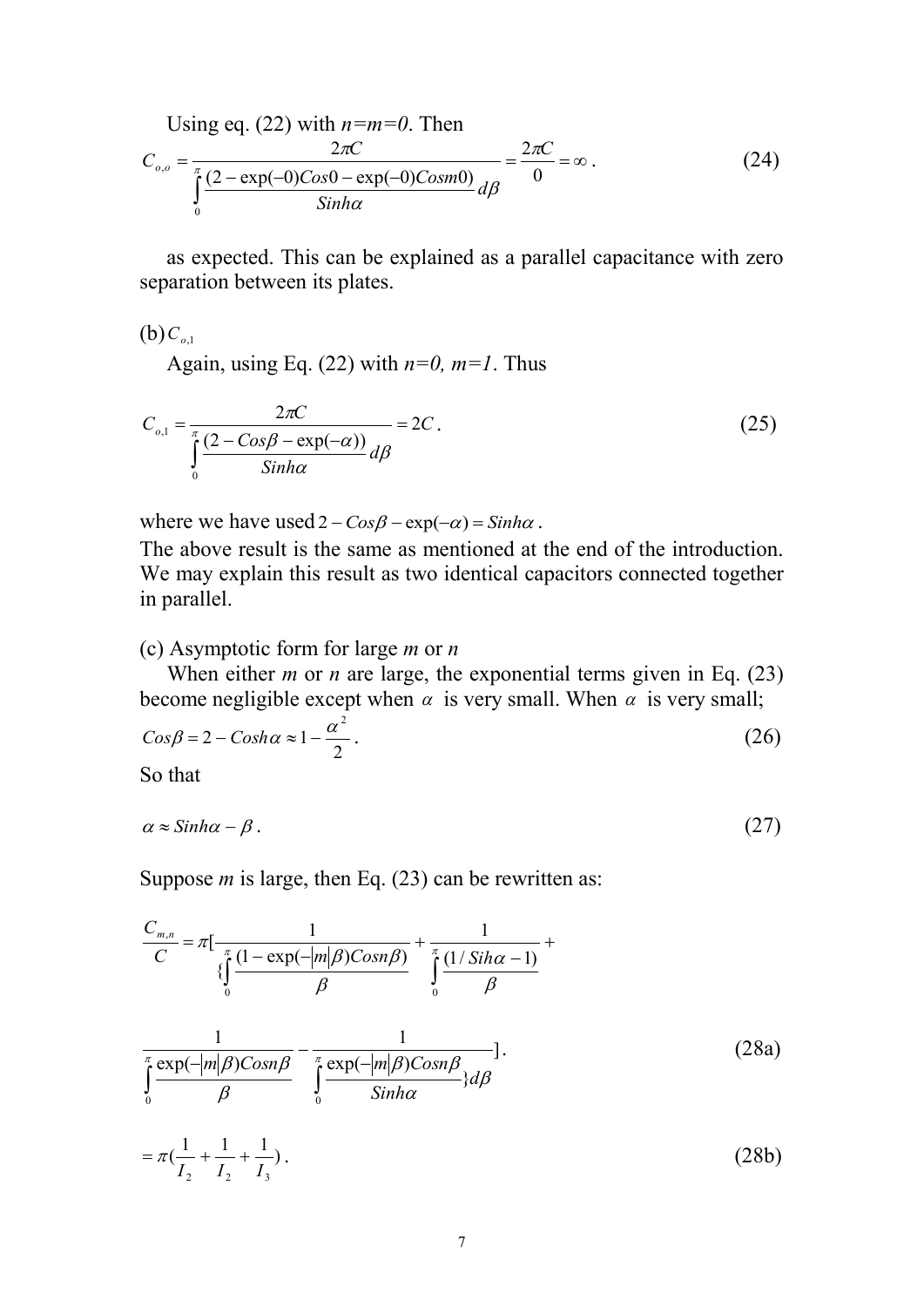The first integral can be expressed in terms of the exponential integral  $Ein(z)^{16}$ 

$$
Ein(z) = \int_0^z \frac{(1 - \exp(-t))}{t} dt ;
$$
  

$$
= \int_0^z \frac{(1 - \exp(-\beta z / \pi))}{\beta} d\beta.
$$
  
So,  $I_1 = \text{Re}\{Ein[\pi(n + im)]\}.$  (29)

The second integral can be integrated numerically, and it is found to be  $I_2 = -0.1049545$ . In the third integral the exponentials are negligible except for small values of  $\alpha$  and  $\beta$ , and for those values  $\alpha \approx \sinh \alpha \approx \beta$ . So,  $I_3$  can be neglected. Thus, Eq. (28) becomes:

$$
\frac{C_{m,n}}{C} = \frac{\pi}{\text{Re}\{Ein[\pi(n+im)]\}} - \frac{\pi}{0.1049545}.
$$
\n(30)

For large values of its argument,  $Ein(z) \rightarrow \ln z + 0.57721$ . Therefore, Eq. (30) can be rewritten as:

$$
\frac{C_{m,n}}{C} = \frac{\pi}{2\ln(n^2 + m^2) + 4\ln\pi + 0.22038855}.
$$
\n(31)

For reasonable values of *m* and *n*, the asymptotic form (i.e.: Eq. (31)) gives an excellent approximation, and from this equation we can show that as any of *m* and *n* goes to infinity then  $\frac{C_{m,n}}{C} \to 0$ *C*  $\frac{C_{m,n}}{C}$  → 0, which can be explained as a parallel capacitance with infinite separation between its plates. Finally, it is clear from Eq. (23) that  $C_{m,n} = C_{-m,-n}$  which is expected due to the inversion symmetry of the infinite square grid.

## **6. Results and Discussion**

In this work, the capacitance between the site  $(0,0)$  and the site (m,n) ; in an infinite square grid consisting of identical capacitors is calculated using the superposition of charge distribution. The capacitance  $C_{m,n}$  is expressed in an integral form which can be evaluated numerically or analytically.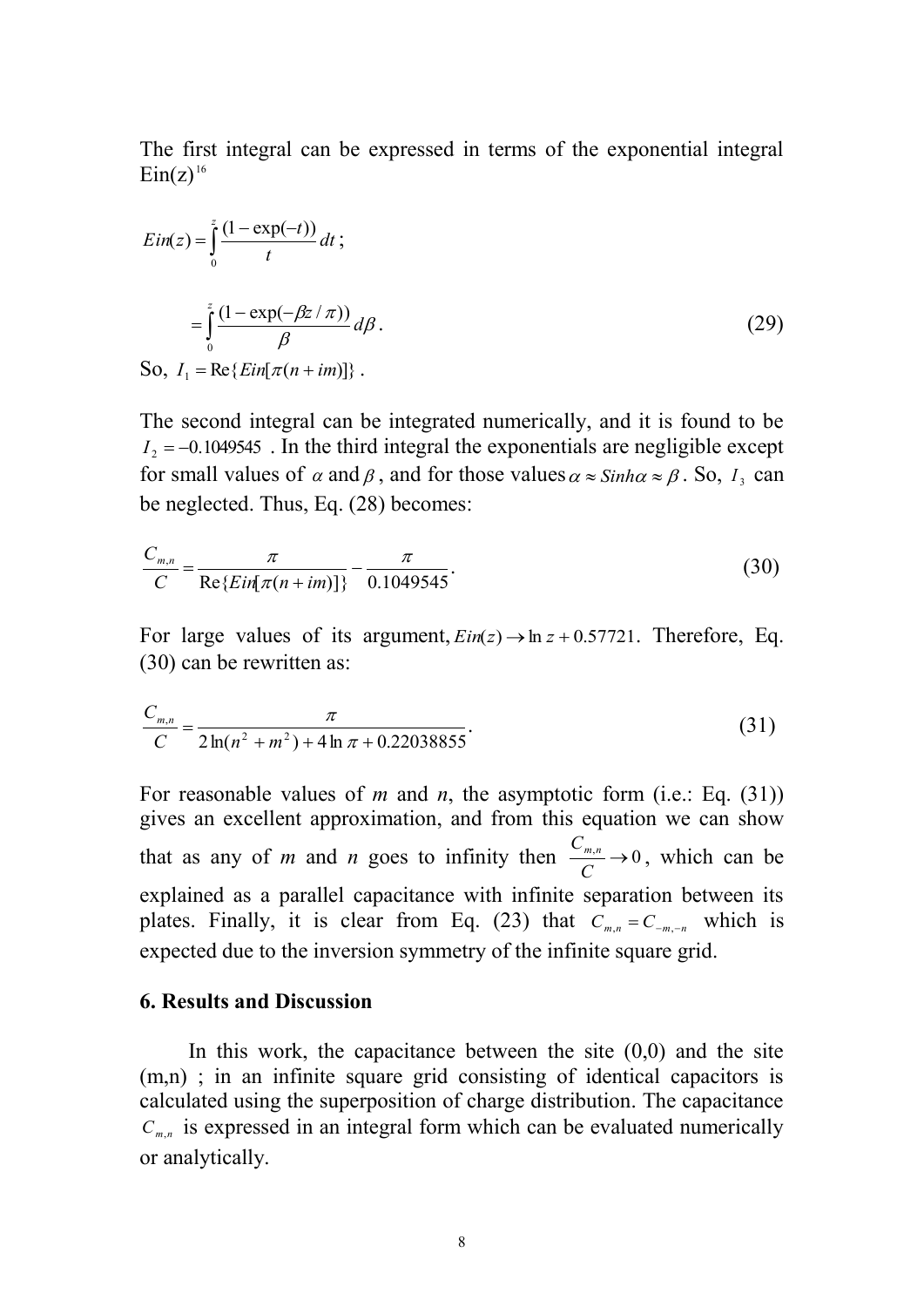The asymptotic form for the capacitance as m or/and n goes to infinity is investigated where it is shown that it goes to zero.

In Figs.  $(2-5)$  the capacitance is plotted against the site  $(m,n)$ . Fig. (2) shows a three dimensional plot of the capacitance as a function of m and n. One can see from the figure that as m or/and n increases then  $C_{m,n}$ decreases up to zero at infinity as expected before (i.e. see Eq. (31)).

Figures (3-5) show the capacitance  $C_{m,n}$  as a function of the site (m,n) along the directions [10], [01] and [11]. From these figures we can see that the capacitance is symmetric along these directions, and this is due to the inversion symmetry of the infinite square grid. Also, the figures show how the capacitance  $C_{m,n}$  goes to zero as any of m or n goes to infinity.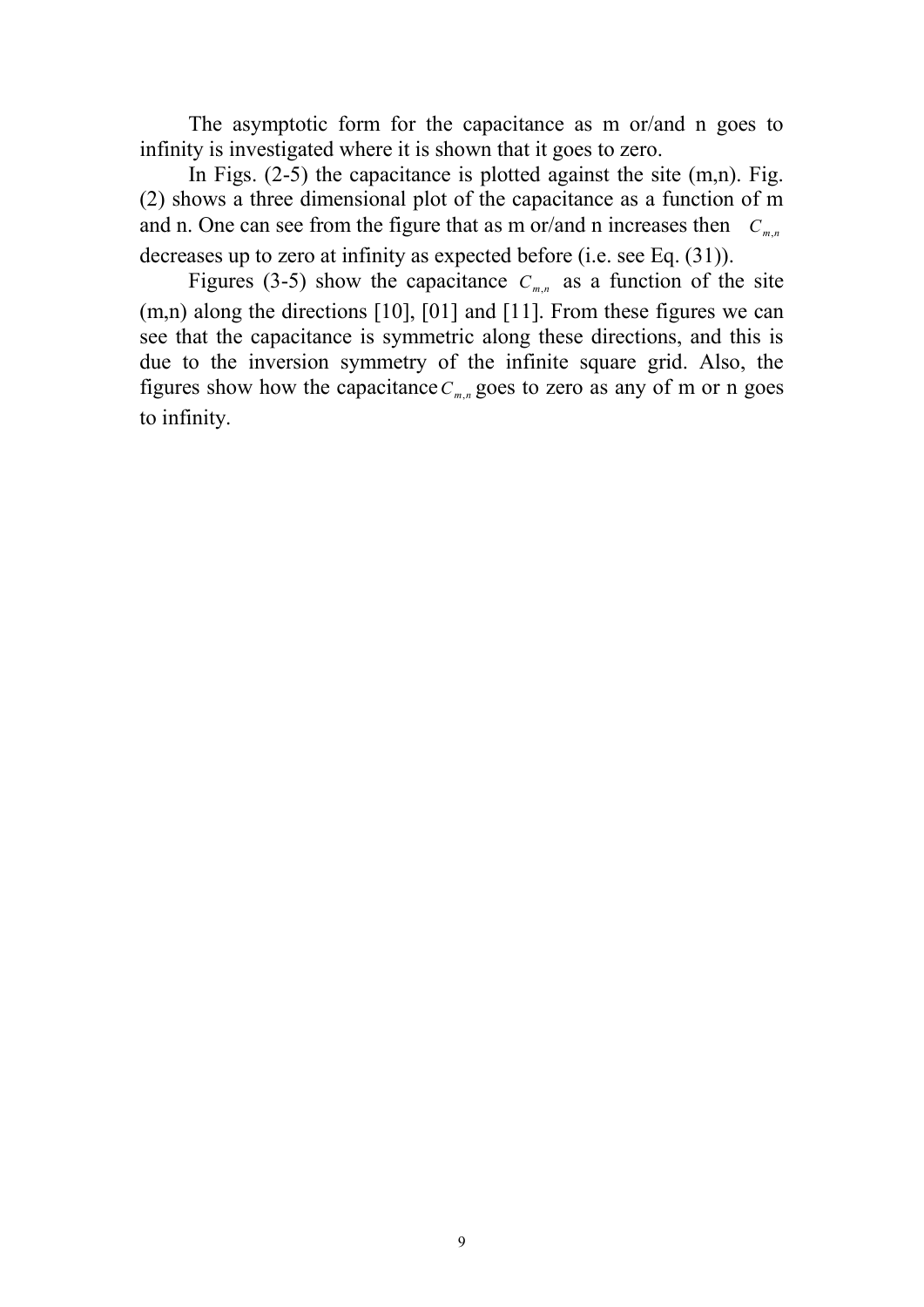#### **References:**

1- Kirchhoff. G. 1847. Über die Auflösung der Gleichungen, auf welche man bei der Untersuchung der linearen Verteilung galvanischer Stormed geführt wire, Ann. Phys. und Chime, 72: 497-508.

2- Van der Polk. B and Bremmer. H. 1955. Operational Calculus Based on the Two-Sided Laplace Integral, Cambridge University Press, England.

3- Zemanian A. H. 1988. IEEE transaction on circuits and systems 35 No. 11, 1346.

- 4- Duffin W. J., Electricity and Magnetism, Mc. Graw-Hill, London. 1990,  $4^{th}$  ed.
- 5- Venezian G. 1994. Am. J. Phys., 62(11): 1000-1004.
- 6- Krizysztof Giaro, "A Network of Resistor" Young Physicist Research Papers, Instytu Fizyki PAN Warszawa 1998. pp 27-37
- 7- Doyle P. G. and Snell J. L., "Random Walks and Electric Networks," (The Carus Mathematical Monograph, series 22, The Mathematical Association of America, USA, 1999).
- 8- Cserti. J. 2000. Am. J. Phys, (68): 896-906.
- 9- Cserti. J. David. G and Piroth. A. 2002. Am. J. Phys, (70): 153-159.
- 10- Asad J. H. Ph.D thesis.2004. University of Jordan. (Unpublished).
- 11- Asad J. H, Hijjawi R. S, Sakaji A and Khalifeh J. M. 2004. Int. J. Theo. Phys.(43): 11. 2223-2235.
- 12 Wu. F. Y. 2004. J. Phys. A: Math. Gen., **37**: 6653.
- 13- Van Enk. S. J.2000. Am. J. Phys., (**68**)9: 854-856.
- 14- Clayton R. Paul. 1989. Analysis of Linear Circuits. McGraw-Hill, New York.
- 15- Philip M. Morse and Herman Feshback. 1953. Methods of Theoretical Physics. McGraw- Hill. New York.
- 16- Milton Abramowitz and Irene A. Stegun.  $9<sup>th</sup>$  ed. Handbook of Mathematical Functions with Formulas, Graphs, and Mathematical Tables. New York: Dover, 1972. (see chapter 5).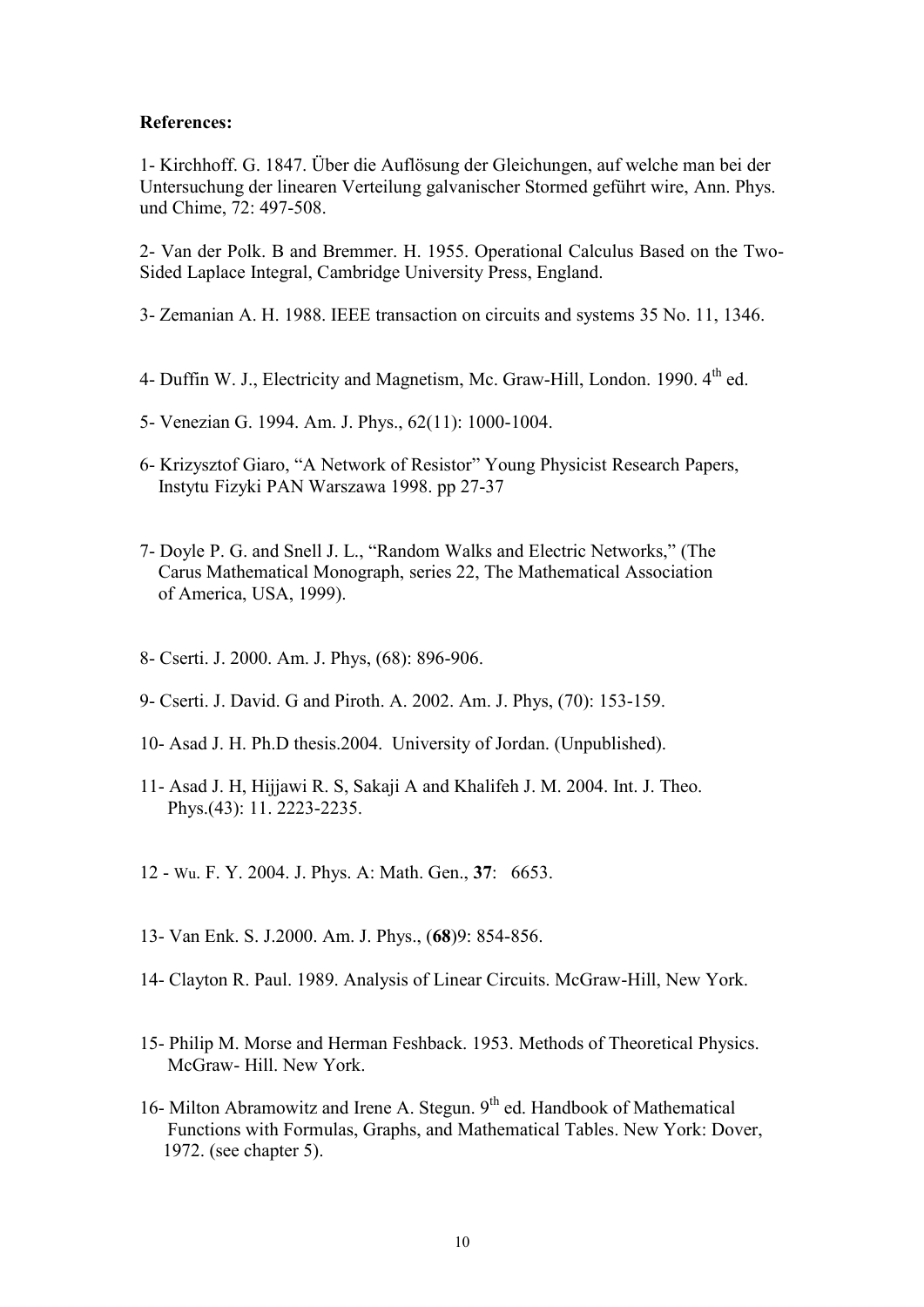## **Figure Captions**

- **Fig. 1 An infinite number of identical capacitors of capacitance** *C* **are connected to form an infinite square grid.**
- **Fig. 2 The capacitance**  *Cm*,*<sup>n</sup>* **in terms of m and n for an infinite square grid.**
- **Fig. 3 The capacitance**  *Cm*,*<sup>n</sup>* **in terms of the site along [10] direction.**
- **Fig. 4 The capacitance**  *Cm*,*<sup>n</sup>* **in terms of the site along [01] direction.**
- **Fig. 5 The capacitance**  *Cm*,*<sup>n</sup>* **in terms of the site along [11] direction.**



**Fig. 1**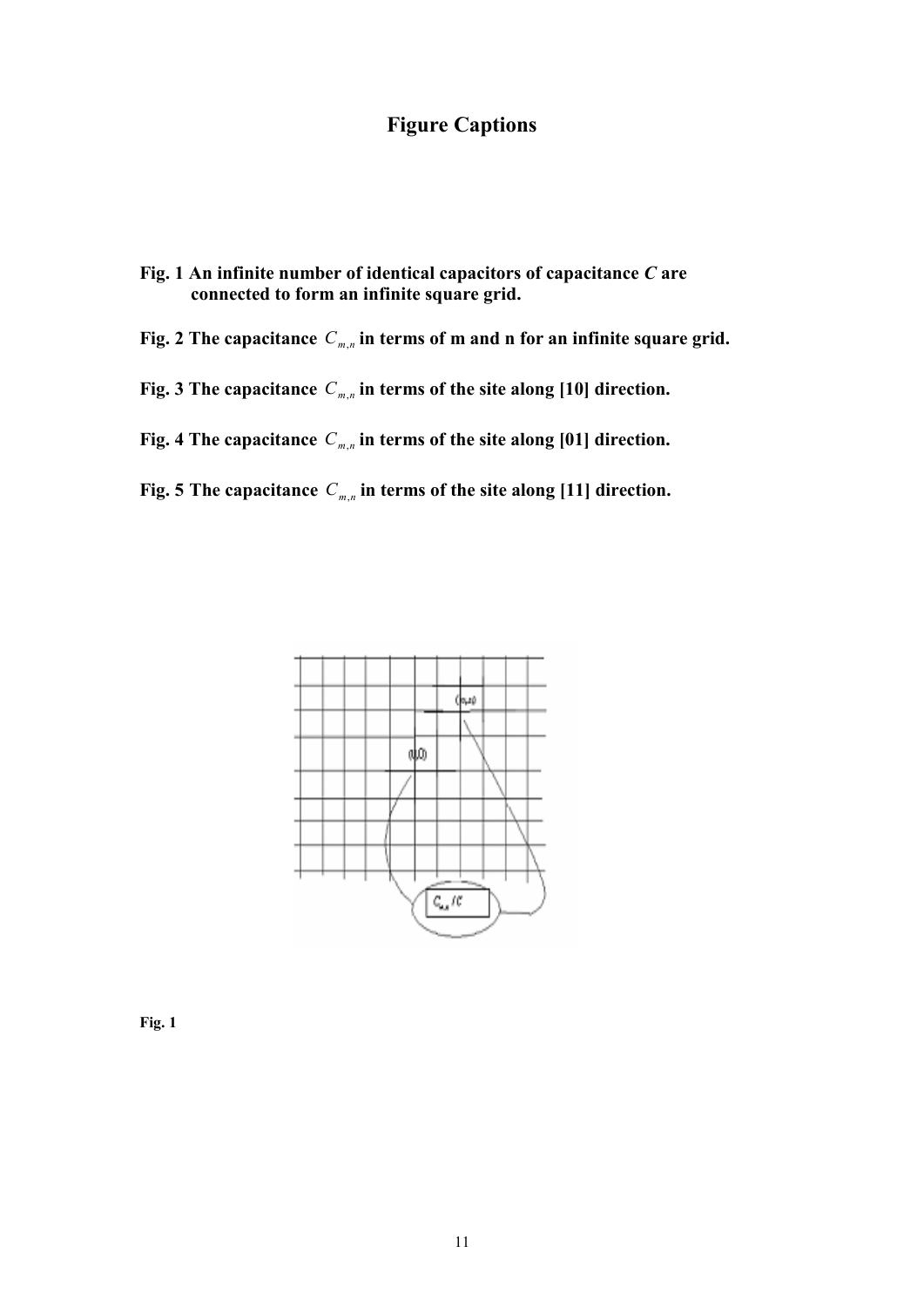

 $C(m,n)/C$ 





**Fig. 3**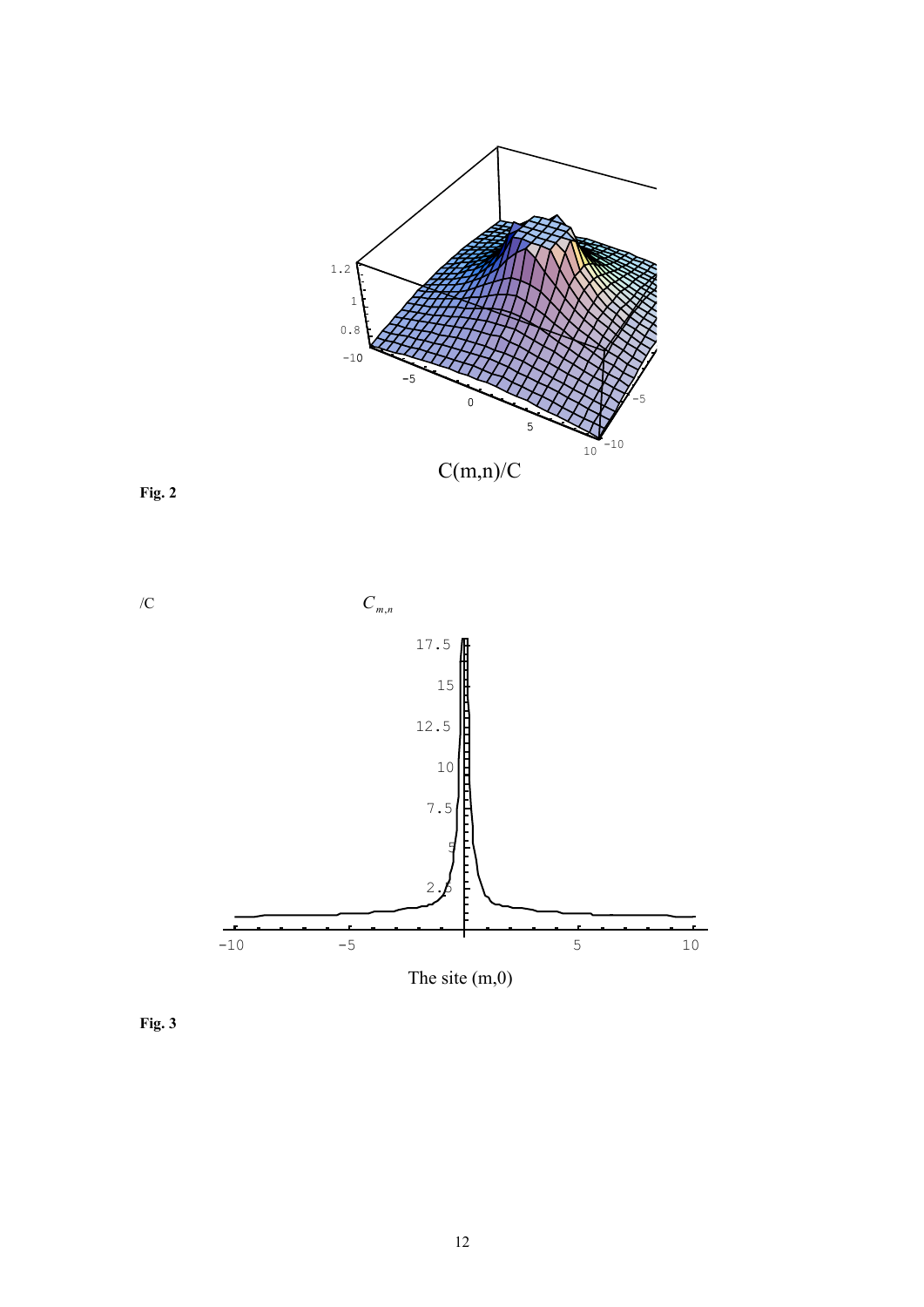

**Fig. 4**





**Fig. 5**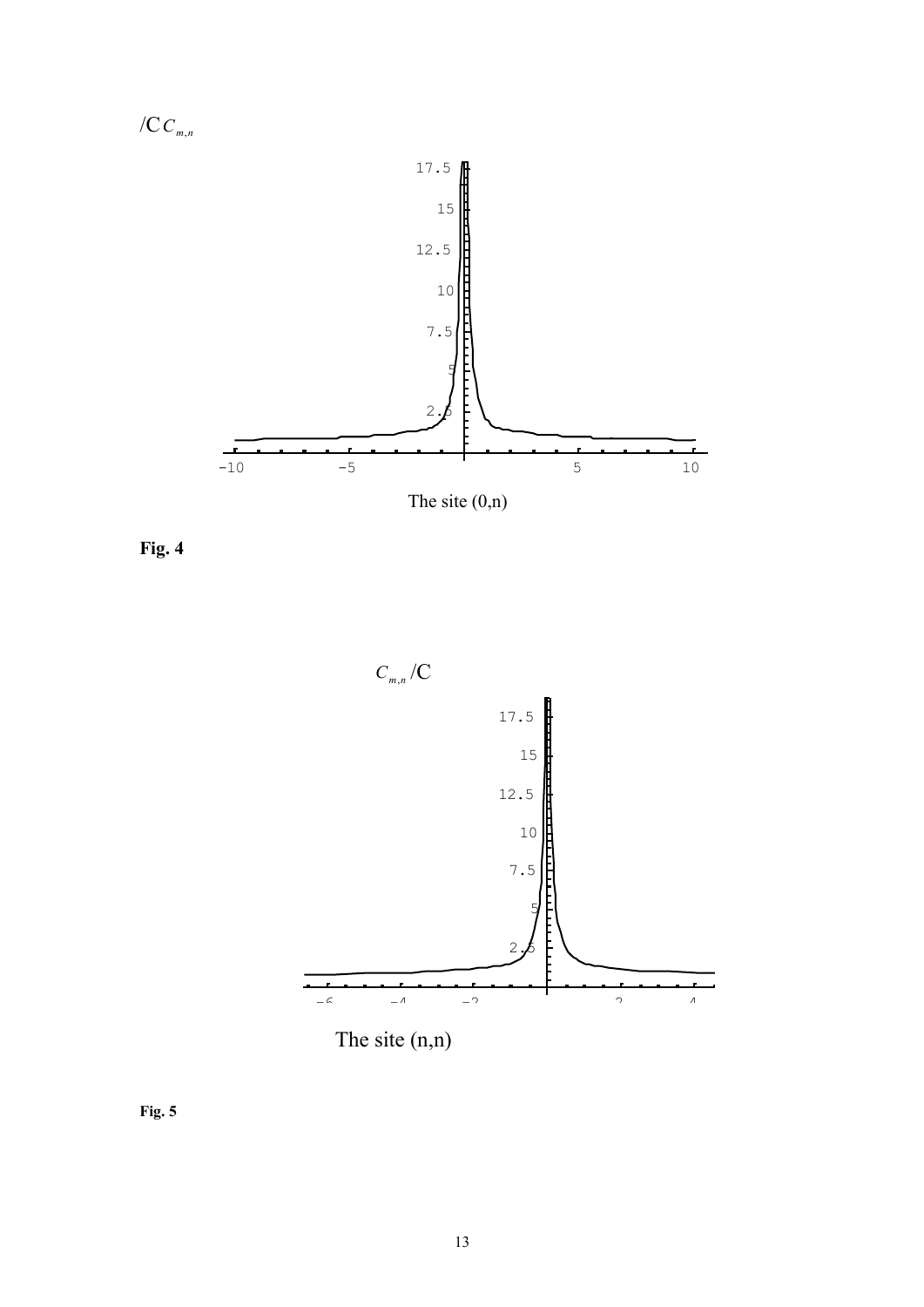# **Table Captions**

#### **Table 1: Numerical values of**  *Cm*,*<sup>n</sup>* **in units of C for an infinite square grid.**

#### **Table 1**

| $C_{m,n}/C$ | (m,n)   | $C_{m,n}/C$ | (m,n)  | $C_{m,n}/C$    | (m,n)  |
|-------------|---------|-------------|--------|----------------|--------|
| 0.822545    | (9,1)   | 0.907753    | (6,2)  | $\infty$       | (0,0)  |
| 0.818628    | (9,2)   | 0.892285    | (6,3)  | $\overline{2}$ | (1,0)  |
| 0.812497    | (9,3)   | 0.874193    | (6,4)  | 1.5708         | (1,1)  |
| 0.804631    | (9,4)   | 0.85517     | (6,5)  | 1.37597        | (2,0)  |
| 0.795539    | (9,5)   | 0.836326    | (6,6)  | 1.29326        | (2,1)  |
| 0.785687    | (9,6)   | 0.882207    | (7,0)  | 1.1781         | (2,2)  |
| 0.775459    | (9,7)   | 0.879628    | (7,1)  | 1.16203        | (3,0)  |
| 0.765148    | (9, 8)  | 0.872324    | (7,2)  | 1.13539        | (3,1)  |
| 0.754964    | (9,9)   | 0.861357    | (7,3)  | 1.08177        | (3,2)  |
| 0.801699    | (10,0)  | 0.847985    | (7,4)  | 1.02443        | (3,3)  |
| 0.800666    | (10,1)  | 0.833344    | (7,5)  | 1.04823        | (4,0)  |
| 0.797649    | (10,2)  | 0.818295    | (7,6)  | 1.03649        | (4,1)  |
| 0.792868    | (10,3)  | 0.803421    | (7,7)  | 1.00814        | (4,2)  |
| 0.786636    | (10,4)  | 0.850222    | (8,0)  | 0.972869       | (4,3)  |
| 0.779303    | (10,5)  | 0.848397    | (8,1)  | 0.937123       | (4,4)  |
| 0.771206    | (10,6)  | 0.843152    | (8,2)  | 0.974844       | (5,0)  |
| 0.762645    | (10,7)  | 0.835079    | (8,3)  | 0.968523       | (5,1)  |
| 0.753862    | (10, 8) | 0.824942    | (8, 4) | 0.951831       | (5,2)  |
| 0.745047    | (10,9)  | 0.813496    | (8,5)  | 0.929041       | (5,3)  |
| 0.736338    | (10,10) | 0.801381    | (8,6)  | 0.90391        | (5,4)  |
|             |         | 0.789079    | (8,7)  | 0.878865       | (5,5)  |
|             |         | 0.776929    | (8, 8) | 0.922313       | (6, 0) |
|             |         | 0.823894    | (9,0)  | 0.918443       | (6,1)  |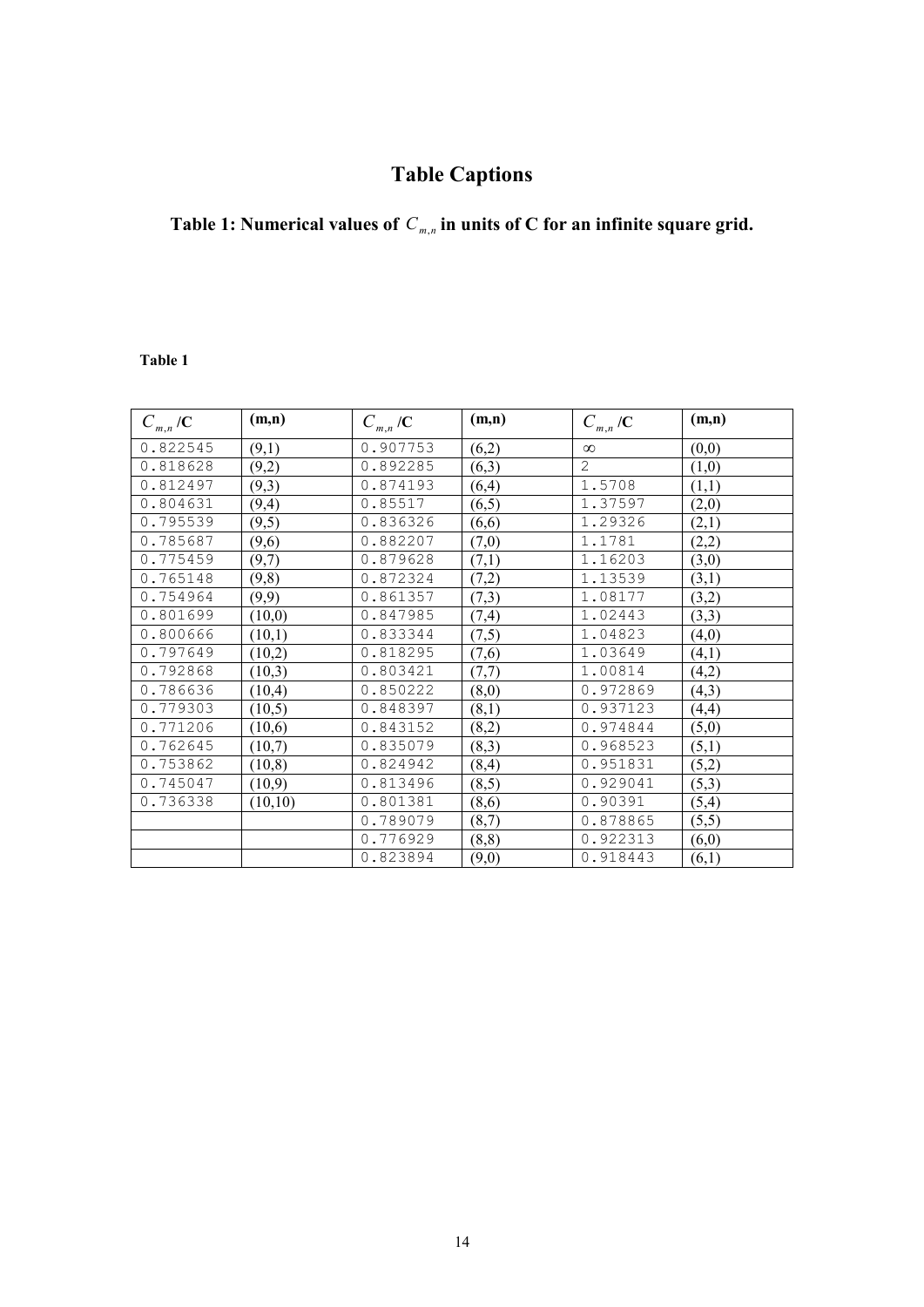## **Appendix A**

Instead of using the functions  $V_{m,n}$  defined in Eq. (10), let us use the following functions

 $W_{m,n} = \exp(-|m|\alpha) \cos\beta$ . A1 Equation (A1) is a source free everywhere except a long the line m=0. Thus, the external charge  $Q_{0,n}$  can be written as:

$$
\frac{Q_{o,n}}{C} = 2\text{Cosn}\beta \text{Sinh}\alpha \ .
$$

Now, let *Vm*,*<sup>n</sup>* be given as:

$$
V_{m,n} = \int_{o}^{\pi} F(\beta) W_{m,n}(\beta) d\beta.
$$

The corresponding expression for the external charge is

$$
\frac{Q_{0,n}}{C} = \int_{0}^{\pi} F(\beta) 2Sinh\alpha \text{Cosn}\beta d\beta.
$$
 A4

Using Fourier cosines series, one can write (using Eq. (A4))

$$
2\pi F(\beta) Sinh\alpha = \frac{Q_{0,0} + 2\sum_{n} Q_{0,n} Cosn\beta}{C}.
$$

For our case considered here

$$
2\pi F(\beta) \sinh \alpha = \frac{Q}{C}.
$$

Or, we may write

$$
F(\beta) = \frac{Q}{2\pi C \sinh \alpha} \, .
$$

Substituting Eqs. (A1 and A7) into Eq. (A3), we obtained: